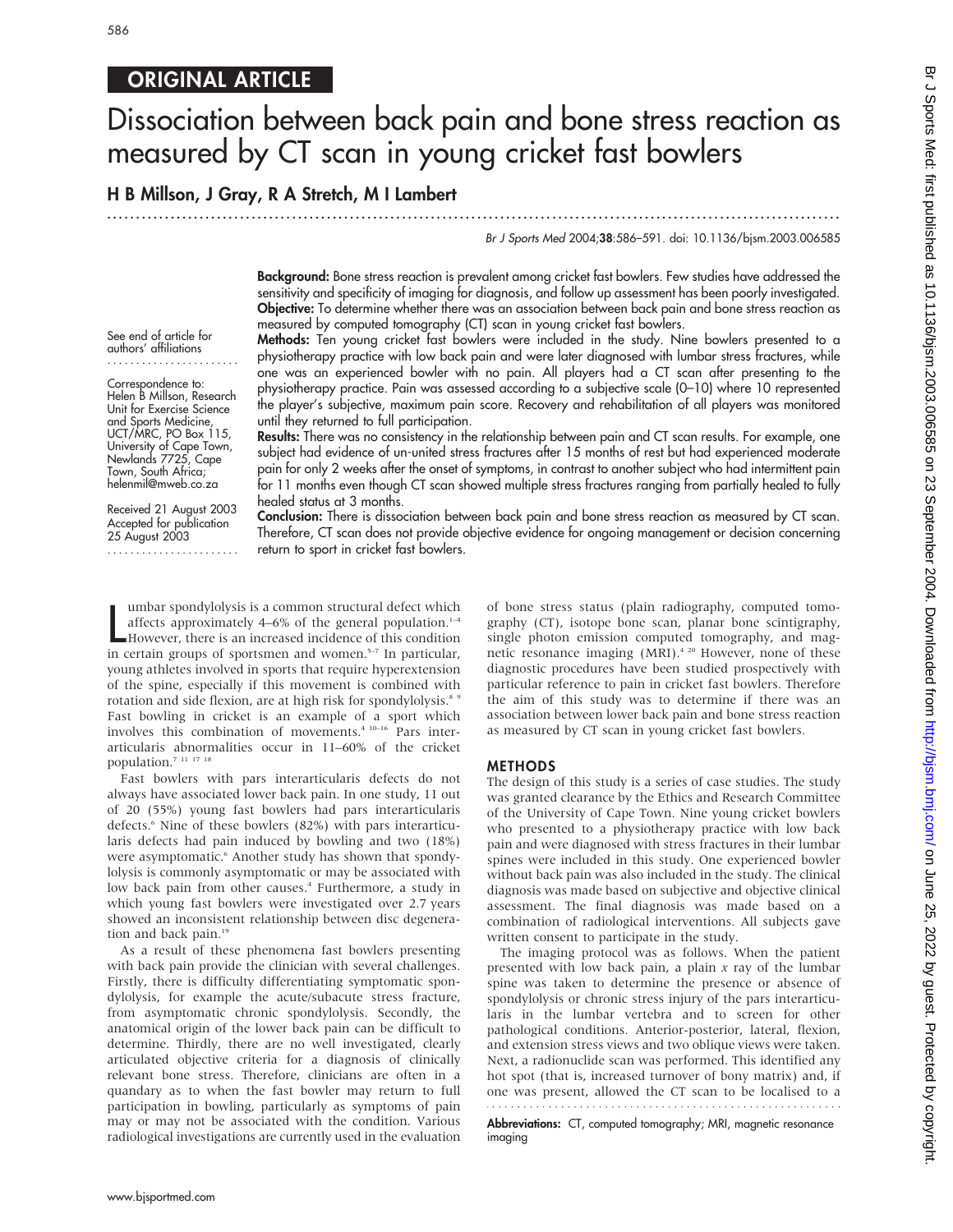

6 Months

8 Months

15 Months

specific level or levels of recent injury to see if there was a linear defect in the bone or simply a sclerotic reaction.

# CT scan protocol

Scan factors were optimised to reduce radiation levels, without compromising diagnostic quality. The following procedure was undertaken: 3 mm thick slices, spiral at 2:1 pitch, 1.5 s cycle and 146 mA (219 mA total), 140 V. This gives an approximate radiation dose to local tissues of 9 mGy in a normal sized patient as calculated for the Plus 4 Siemans Spiral CT Scanner (Erlangen, Germany). Acceptable dose limits to localised musculo-skeletal tissues in patients are 1/ 10 those of radiation workers which would be 1/10 of 300 mGy/year, that is, 30 mGy/year. Therefore, three scans of approximately 9 mGy over a 12 month period would result in radiation of 27 mGy which would be within acceptable annual limits.<sup>21</sup>

The scan position was modified from the normal axial orientation used for disc lesions. The so called reverse gantry angle CT was used. This attempted to scan in plane to visualise the posterior elements of the bony ring of the injured vertebra. This ensured that the scan plane was perpendicular to the fracture and was able to detect a pars interarticularis defect.<sup>22</sup>

Pain experienced during the activities of daily living was assessed according to a verbal analogue scale whereby 0/10 represented no pain and 10/10 was the player's subjective maximum debilitating pain score. Players were also questioned about specific movements which were associated with pain which were scored with the same scale.

#### RESULTS

The case reports for each of the 10 subjects are presented.

# Subject 1

A 17 year old right arm fast bowler had low back pain which he scored at 4/10 with hyperextension and sudden movements for 2 weeks. He had mild (1/10) pain whenever resuming bowling over the following 6 months. A diagnosis was performed with an  $x$  ray, an isotope scan, and a CT scan 6 months after the first symptoms of pain. A CT scan was



Figure 2 CT scan of subject 2 (15 year old right handed bowler) taken 3 months after the initial presentation of symptoms showing partial healing of the left pars interarticularis stress fracture of the 5th lumbar vertebra. The subject was free of pain 3 weeks after presentation of symptoms.

Figure 1 CT scan in a 17 year old right arm bowler (subject 1) which shows (A) non-bony union of the left pars interarticularis of the 4th lumber vertebra, 6, 8, and 15 months after the original symptoms, and (B) a partially united fracture of the right pedicle of the 4th lumbar vertebra after 6, 8, and

15 months.

undertaken again at 2 months after the first CT scan and then again 7 months later. During this time he was advised to stop bowling and experienced no pain at rest. The stress fracture of the left pars interarticularis of the 4th lumbar vertebra remained un-united 15 months after the first symptoms of pain (fig 1A). The fractured right pedicle was partially united after 15 months (fig 1B). During inactivity from cricket, he participated in an intensive rehabilitation programme and returned to full participation after 15 months. He had ongoing assessments for this condition for a further 3 months and experienced no back pain while bowling.

#### Subject 2

This 15 year old right arm bowler had mild pain (3/10) for 3 weeks after presenting with his initial symptoms. Further, he had no positive subjective or objective clinical findings and had full range of movement. An  $x$  ray and an isotope bone scan were performed when he presented with his symptoms. The  $x$  ray showed no abnormal findings, while the isotope bone scan showed an increased area of uptake over the left pars interarticularis of the 5th lumbar vertebra. This was diagnosed as a stress fracture of the left pars interarticularis of the 5th lumbar vertebra. A CT scan was undertaken at 3 months after the initial presentation of symptoms and showed partial healing of the left pars interarticularis (fig 2). He did not bowl for 6 months after presentation of his first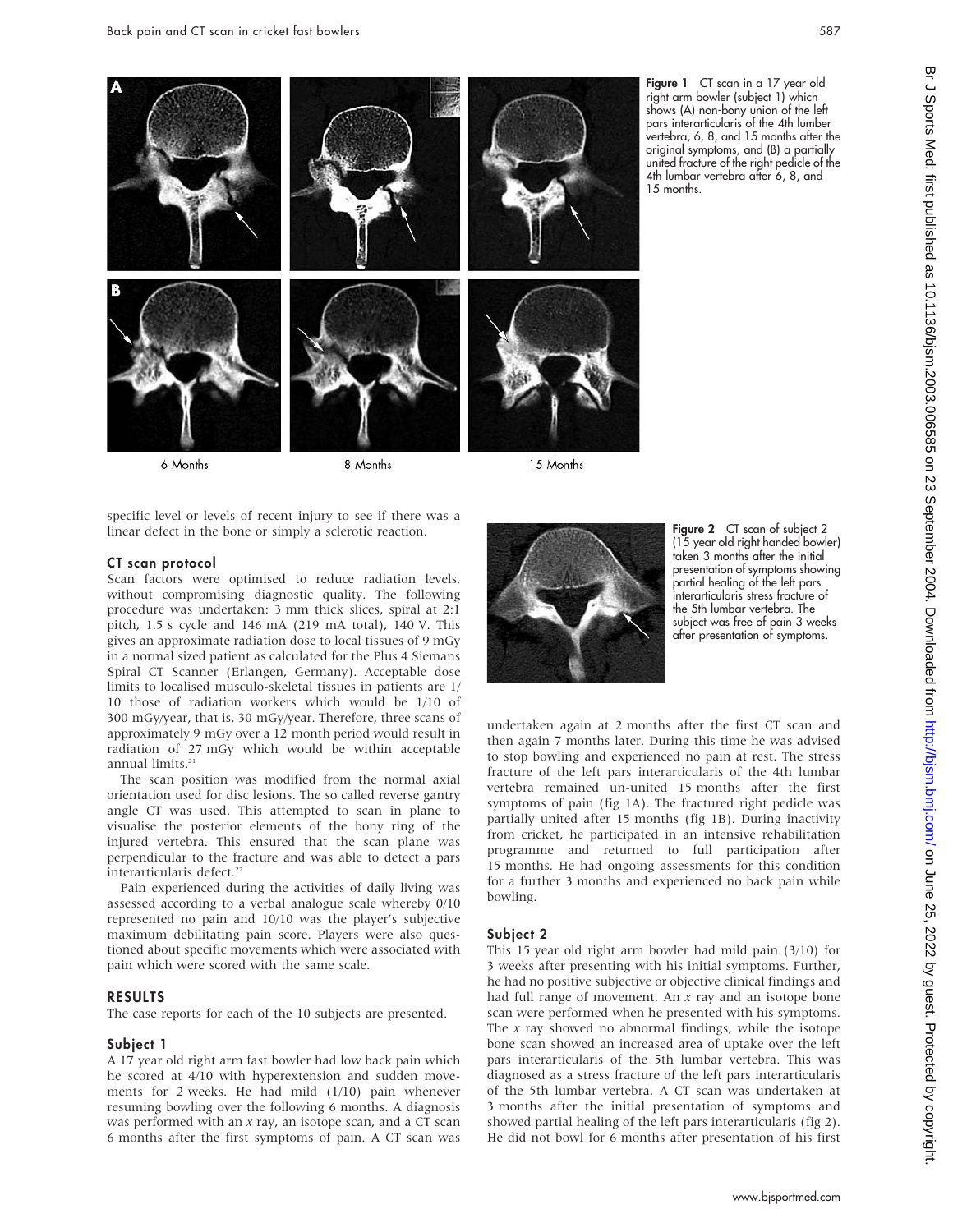

Figure 3 CT scan of a 22 year old right arm bowler (subject 3) of national ranking showing: (A) (i) pseudo-arthrosis of the left pars interarticularis and (ii) un-united lamina fracture of lumbar 3; (B) (i) pseudo-arthrosis of the left pars interarticularis of the 4th lumbar vertebra with a partially un-united fracture through the exostosis, (ii) partial union of the right pedicle, and (iii) union of the right pars interarticularis; and (C) (i) left spondylolysis which showed a subtle area of cross trabeculation in the mid-third of the fracture line, with signs of non-bony union superior and inferior to the area of union. There is a similar bony exostosis, namely a pseudo-arthrosis, and a slight distortion of the spinal canal at this level, (ii) thickening of the right pars interarticularis, and (iii) a thickened, healed fracture of the right pedicle.

symptoms, during which time he underwent an intensive rehabilitation programme. Thereafter he resumed bowling with no further symptoms.

#### Subject 3

This 22 year old right arm bowler of national ranking presented with mild low back pain (3/10). He had no previous history of lower back pain or inability to play cricket at any stage during his career. The mild pain of his left lumbar spine was present for 1 week. This pain was present only when overpressure was applied in lumbar extension.

He had an  $x$  ray, an isotope bone scan, and a CT scan of the injury on presentation to the physiotherapy practice with this mild back pain. The CT scan showed multiple partially healed and associated areas of un-united fractures of the right and left pars interarticularis and pedicles of the lumbar vertebrae of L3, L4, and L5 (fig 3A, B, and C). Specifically, the CT scan showed a pseudo-arthrosis of the left pars interarticularis of the 3rd lumbar vertebra, and a pseudo-arthrosis of the left pars interarticularis of the 4th lumbar vertebra. There was also a partially healed fracture line through the exostosis. There was a non-union at the right pars of L3, partial union of the right pedicle of L4, and union of the right pars of L4. There was evidence of a healed fracture through the right pedicle with bony cortical and tubercular thickening of the 5th lumbar vertebra. The left spondylolysis showed a subtle area of cross trabeculation in the mid-third of the fracture line, with signs of non-bony union superior and inferior to the area of union. There was a similar bony exostosis, namely a pseudo-arthrosis. There was a slight distortion of the spinal canal at this level. The subject had no neurological signs at this stage. After the discovery of the stress fracture he did not play cricket for 3 months, during which time he was involved in an intensive rehabilitation programme. Then 2 months after resuming bowling, he developed a stress fracture of his 2nd metatarsal bone of his right foot. He rested for a further 2.5 months before returning to full participation in bowling, but 1 year later sustained a stress fracture of his right mid-femur.

# Subject 4

This 18 year old right arm bowler complained of left sided lower back pain (3/10). This cricketer had experienced intermittent pain associated with bowling activity for 11 months after the first symptoms. He only resumed bowling after the 11 month period once he was pain free. The CT scan, taken 3 months after the subject first presented with symptoms, showed a partially healed stress fracture of the right pars interarticularis, and a healed fracture of the left pars interarticularis of the 4th lumbar vertebra (fig 4).

# Subject 5

This 21 year old right arm bowler experienced pain during the bowling delivery. The pain (4/10) was still present 2 weeks after the initial symptoms. He was originally assessed with an  $x$  ray and isotope bone scan and diagnosed as having a left pars interarticularis stress fracture of the 5th lumbar vertebra. The CT scan taken 3 months after the original diagnosis made with the isotope bone scan, showed that he had a thickening of the left pars interarticularis and left pedicle, but no stress fracture (fig 5). Based on the original diagnosis of a stress fracture, he did not play cricket for 3 months. His pain was 0/10 after the initial 2 weeks and he remained asymptomatic when he resumed bowling.

#### Subject 6

This 15 year old right arm bowler experienced pain (5/10) for 2 weeks after the initial symptoms if he extended his lumbar spine, or stood in a sustained position for a long period. He was initially assessed with an  $x$  ray and isotope bone scan and diagnosed as having a left pedicle stress fracture of the 5th lumbar vertebra. He was advised to avoid cricket for 6 months. A CT scan taken 3 months after the diagnosis showed a thickening of the left pars interarticularis and left pedicle, with no stress fracture (fig 6). He was reassessed after the 6 month period and having no symptoms of pain, returned to bowling with no further problems.



Figure 4 CT scan of an 18 year old right arm bowler (subject 4) showing a healed left pars interarticularis fracture and a partially healed right interarticularis fracture of the 4th lumbar vertebra.



Figure 5 CT scan of a 21 year old right arm bowler (subject 5) at 3 months after presentation showing a thickening of the left pars interarticularis and left pedicle with no stress fracture. The bowler was originally diagnosed with an isotope bone scan as having a left pars interarticularis fracture of 5th lumbar vertebra.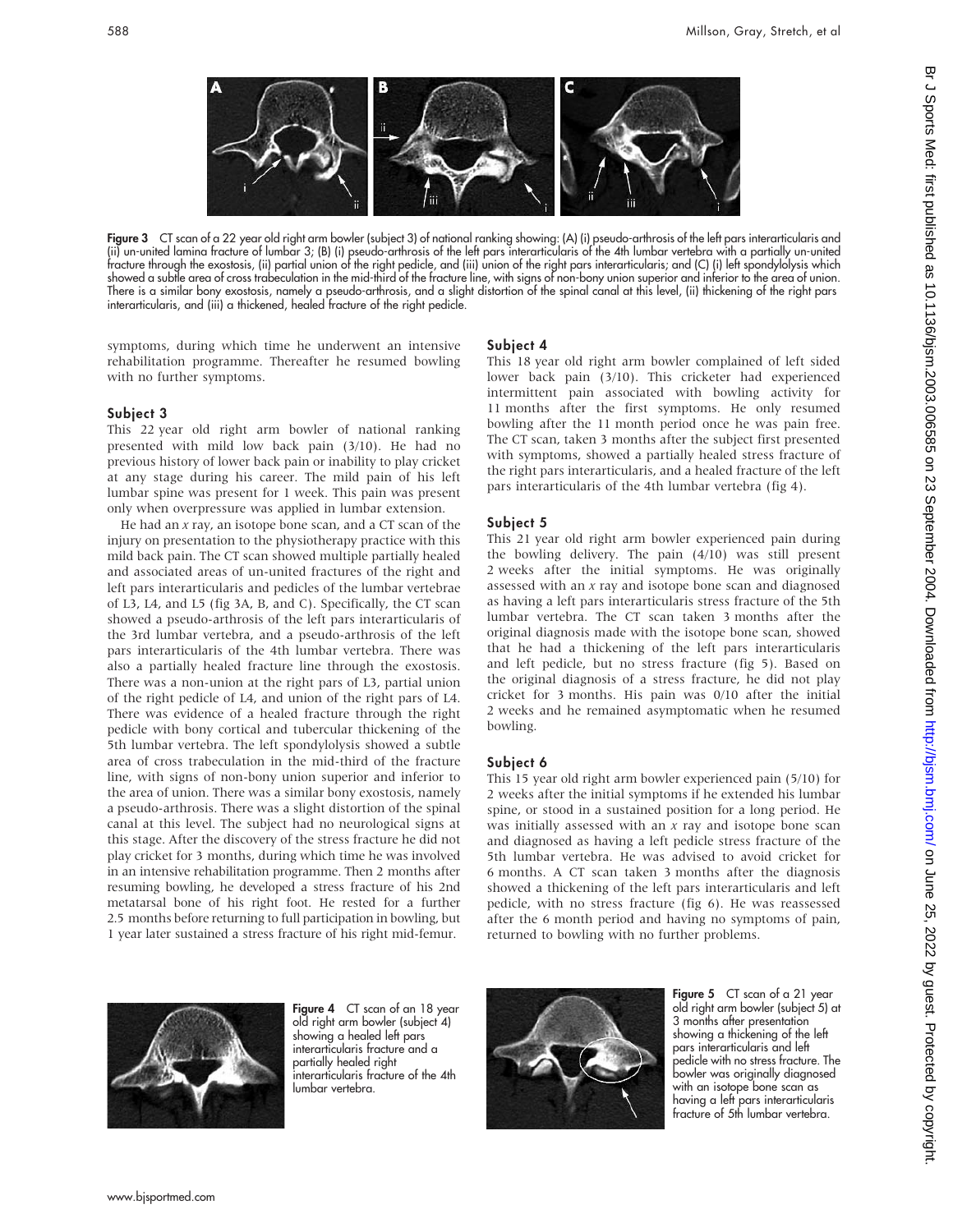

Figure 6 CT scan of a 15 year old right arm bowler (subject 6) taken at 3 months after the diagnosis of a stress fracture (isotope bone scan). This showed a thickening of the left pars interarticularis and left pedicle with no stress fracture.



Figure 8 CT scan of a 22 year old right bowler of national ranking (subject 8) showing (i) non-union of the left pars interarticularis fracture and (ii) a bony thickening of an old fracture of the right pars interarticularis of the 5th lumbar vertebra. There is also thickening of the right pedicle of the 5th lumbar vertebra . He did not miss any matches due to back pain during his national career.

# Subject 7

This 21 year old right arm bowler experienced pain (5/10) for 2 weeks after the original symptoms. This pain was only experienced with fast bowling, or after prolonged sitting. He had an  $x$  ray followed by an isotope bone scan on first presentation of these symptoms and was diagnosed with increased uptake postero-laterally of the 3rd lumbar spine compatible with a stress fracture. He had been advised to rest from cricket activities for 3 months. The CT scan, taken 2 years after the original diagnosis, showed a thickened healed stress fracture of the left pars interarticularis and a thickened left pedicle (fig 7). During the period following the 3 month rest from cricket activities and the subsequent CT scan, he had bowled with no further back symptoms.

# Subject 8

This 22 year old right arm bowler of national ranking experienced no back pain (0/10) at the time of the study, but had experienced some mild back pain during the previous 3 years. He had not had these symptoms of lower back pain investigated. Although he did not miss any matches due to back problems, he agreed to have a CT scan for the study. The scan showed an un-united left pars interarticularis stress fracture of the 5th lumbar vertebra, an un-united right pars fracture of the same vertebra, and right pedicle thickening of the 5th lumbar vertebra (fig 8).

#### Subject 9

This 19 year old left arm bowler experienced mild to moderate pain of the right lumbar spine (4.5/10) for 2– 3 weeks after the first symptoms when sitting for sustained periods or occasionally when waking up in the morning. He had a CT scan 4 months after the first symptoms of pain in his right lumbar spine. The scan showed an old lesion with non-bony union of the left pars interarticularis of the 5th lumbar vertebra. This had been asymptomatic, even when bowling. His symptomatic right side showed a non-bony union of the pars interarticularis of the 5th lumbar vertebra (fig 9). He was advised to avoid playing cricket for 6 months because of the bilateral condition and the potential for a spondylolisthesis. He had an intensive rehabilitation programme during this period. After 6 months he had another CT scan which showed non-bony union. The  $x$  ray taken at the same time showed that there was a degree of instability



Figure 7 This 21 year old right arm bowler (subject 7) was diagnosed with an isotope bone scan with as having increased uptake in the postero-lateral 3rd lumbar vertebra, compatible with a stress fracture. This CT scan taken 2 years later showed a thickened, healed stress fracture of the left pars interarticularis and a thickened left pedicle.

of this vertebra. However, he experienced no further problems when resuming bowling.

#### Subject 10

This 17 year old right arm bowler presented with pain in the left lumbar area. The pain was rated as 3/10 and only experienced with extreme lumbar movements and when bowling. This pain lasted for 3 weeks after the initial symptoms. An isotope scan, taken 2 weeks after the original symptoms, showed an increased uptake in the posterior elements of the left L5. The CT scan taken 1 month later (that is, 3 months after the appearance of the symptoms) showed a healing fracture of the left pars interarticularis (fig 10). This cricketer did not play cricket for 3 months after the original symptoms, during which time he underwent an intensive rehabilitation programme. He experienced no further problems once he resumed bowling.

These data are summarised in table 1. The CT scans taken at various stages after injury showed varying degrees of healing of the stress fractures of the posterior elements of the lumbar spine, from non-union to partially healed or fully healed. The status of the fracture did not always correlate with the intensity or duration of pain experienced by the cricketer.

# **DISCUSSION**

#### Dissociation between pain and pars defects

The first important finding of this study was that there was dissociation between pain and spondylolysis or pars interarticularis defect as measured by CT scan. This raises the question of whether pain and/or radiological evidence from a CT scan should be used as a guide for the return of the cricketer to full participation in fast bowling. Both of these factors have been the main points of reference in the clinical setting in the past. It is clear that if pain exists, then the cricketer should not participate in the game or practice. However, based on the findings of this study, there is often no pain or minimal pain, even though there are pars interarticularis defects (with or without union) in the lumbar spine. This was particularly evident in subject 3, who had multiple stress fractures without pain, and subject 8, who had minimal pain with full bowling participation throughout his career. An interpretation of this observation is that the CT scan may be recording a false positive test, indicating that there is an injury when, in fact, the pain is due to another cause and not the bone stress reaction. The bone stress reaction could be the body's adaptive response to the extraordinary stresses imposed by the biomechanics of fast bowling. An alternative interpretation is that it may be of genetic origin and not relevant to the current lower back pain experienced. The bone isotope scan identified a reaction to a cancellous bone injury, that is, micro fractures of the cancellous bony struts, resulting in oedema and haemorrhage into the cancellous bony spaces. This bone bruising would not be identified on CT scan, unless it had progressed to cortical bone injury. The CT scan is the most sensitive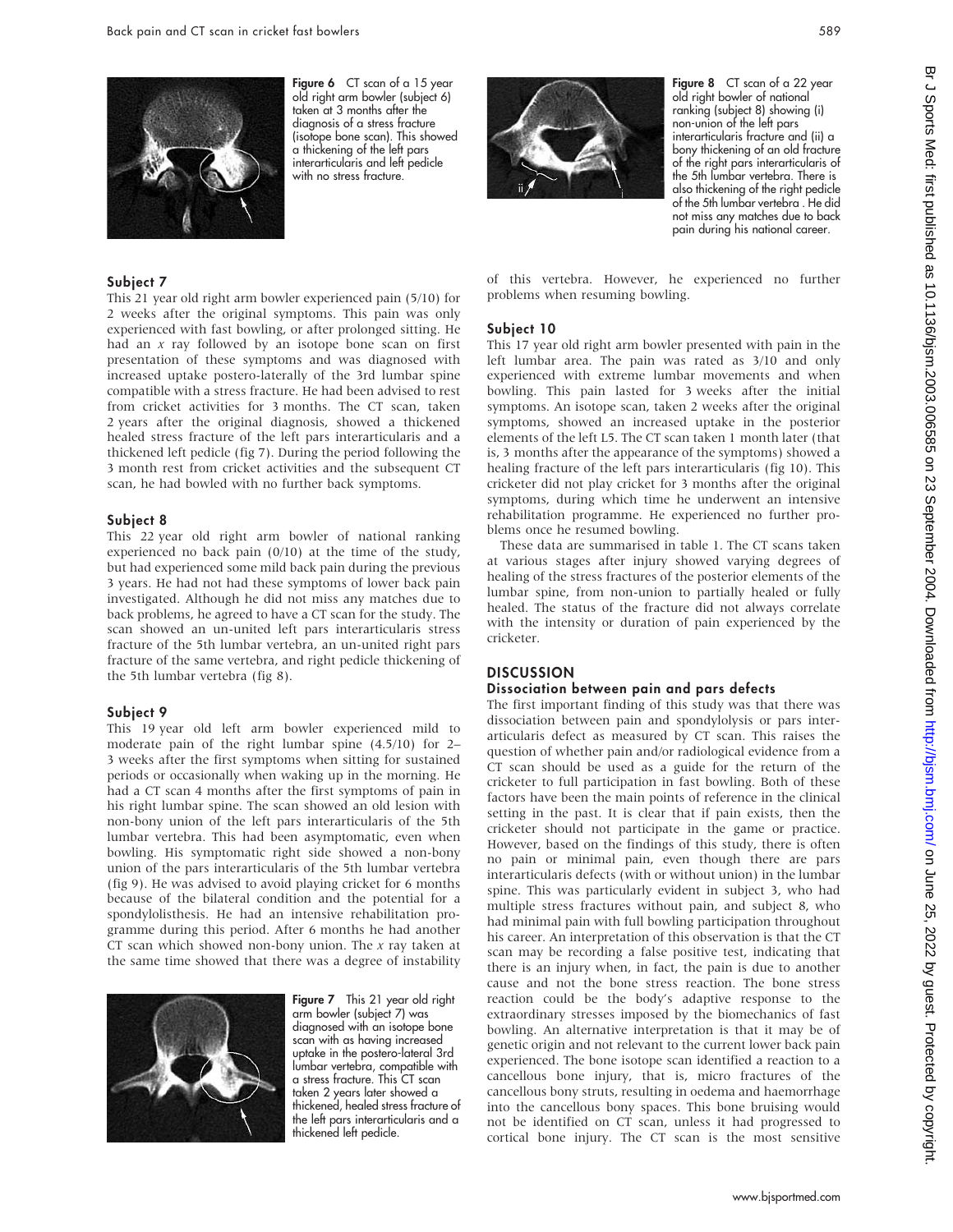| Subject        | Age (years) | <b>Dominant arm</b> | Pain severity and duration                 | Time of CT scan (post onset<br>of injuries)                  | CT diagnosis                                | Return to fast bowling |
|----------------|-------------|---------------------|--------------------------------------------|--------------------------------------------------------------|---------------------------------------------|------------------------|
|                | 17          | Right               | $4/10$ for 2 weeks, $1/10$ for<br>6 months | 6, 8, 15 months                                              | Partially united and<br>un-united fractures | 15 months              |
| 2              | 15          | Right               | $3/10$ for $3$ weeks                       | 3 months                                                     | Partial union                               | 6 months               |
| 3              | 22          | Right               | $3/10$ for 1 week                          | Immediately                                                  | Multiple partial and<br>un-united fractures | 3 months               |
| 4              | 18          | Right               | 3/10 intermittent with<br>bowling only     | 3 months                                                     | Partially healed and healed<br>fracture     | 11 months              |
| 5              | 21          | Right               | $4/10$ for 2 weeks                         | 3 months                                                     | Thickening, but no fracture                 | 3 months               |
| 6              | 15          | Right               | $5/10$ for 2 weeks                         | 3 months                                                     | Thickening, but no fractures                | 6 months               |
| $\overline{7}$ | 21          | Right               | $5/10$ for 2 weeks                         | 2 years                                                      | Healed                                      | 3 months               |
| 8              | 22          | Right               | 0/10                                       | Approximately 3 years after<br>starting at first class level | Un-united fractures                         | No time off            |
| 9              | 19          | Left                | $4.5/10$ for 2-3 weeks                     | 4, 6 months                                                  | Bilateral non-union at both<br>stages       | 6 months               |
| 10             | 17          | Right               | $3/10$ for $3$ weeks                       | 3 months                                                     | Partially healed fracture                   | 3 months               |

imaging procedure to visualise cortical bone injuries in this area. However, it is insensitive to acute/subacute stress reactions by the bone. Chronic stress reactions may show up as increased sclerosis and thickening of trabeculae. Therefore, the CT scan shows the cortical stress fracture (grade 4), whereas MRI shows the reaction of the trabeculae bone fractures (grade  $1-3$ ) indicating bone bruising.<sup>4 23</sup> An alternative interpretation could thus be that there is more pain when there is bone bruising (that is, a grade 1–3 bone stress reaction) and less pain with the cortical stress fracture (grade 4 bone stress reaction). Perhaps if a bone stress reaction is identified at an early stage, a grade 4 stress fracture could be prevented. A clinical concern is that a grade 4 spondylolysis may render the spine anatomically unstable.<sup>9</sup> Further research needs to be undertaken using MRI as the prime investigation method of choice to identify the stage of bone stress reaction.

# Associated bilateral pars defects

A further finding in this study was that three out of the nine right-handed fast bowlers with a pars stress fracture on the left side showed a non-bony union on this side (subjects 1, 3, 8). This was associated with a fractured pedicle on the right side which did heal or partially healed or a fractured pars on the right which did not heal. There was no relationship between whether the fracture was in the pars, the pedicle, or the lamina, and the magnitude and duration of pain.

# Clinical relevance for return to bowling

Another important finding in this study was the relevance of non-bony union (that is, fibrous union) of the stress fracture of the posterior elements of the lumbar spine. This may be interpreted as the body adapting to the extreme ranges of movement required from these spinal joints during the cricket fast bowling action. For example, there was pseudo-joint and osteophyte formation in subject 3. This represents an adaptation of the lumbar spine which may, in fact, be advantageous to the bowler in terms of future mechanical pressure on those structures. This interpretation would, however, depend on the subject observing an intensive specific trunk and pelvic stabilisation programme as excessive spinal joint movement would not be beneficial without adequate muscle control.<sup>24</sup>

Subject 1 was advised to rest from bowling for 15 months based on the continual non-union shown on his CT scan. However, there was no further union after this 15 month rest period. He only experienced pain for 2 weeks after he stopped bowling. The delay in returning to bowling was based on the un-united stress fracture of the left pars interarticularis. The relevance of this clinical decision making needs to be reevaluated. Further research needs to be undertaken to determine whether an earlier return to bowling would be detrimental to the spinal stability of the young fast bowler.

Subject 8 had bowled for a number of years relatively symptom free, unaware of the un-united stress fracture in his lumbar spine. It is reasonable to assume that there may be other players who have been playing symptom free with this condition. This is supported by findings<sup>7 18</sup> which showed evidence of stress fractures in asymptomatic fast bowlers. This suggests, certainly in some cases, that un-united stress fractures may have no significant impact on bone health, but may reflect a biological adaptation to bowling.

# Genetic predisposition

Certain studies show that spondylolysis may be familial and that there is an increased incidence in certain families and racial groups.<sup>25</sup> A number of studies show that genetic factors may predispose the individual to spondylolysis.<sup>25-27</sup> Thus, genetic spondylolysis could be an additional explanation for the stress fractures seen on the CT scan in individuals who



Figure 9 CT scan of a 19 year old left arm bowler (subject 9) taken 4 months after the first symptoms of pain in his lumbar spine. This showed an old lesion with non-bony union of the left pars interarticularis of the 5th lumbar vertebra. The right side shows a non-bony union of the pars interarticularis of the 5th lumbar vertebra.



**Figure 10** CT scan of this<br>17 year old right arm bowl 17 year old right arm bowler (subject 10) shows a healing fracture of the left pars interarticularis of the 5th lumbar vertebra.